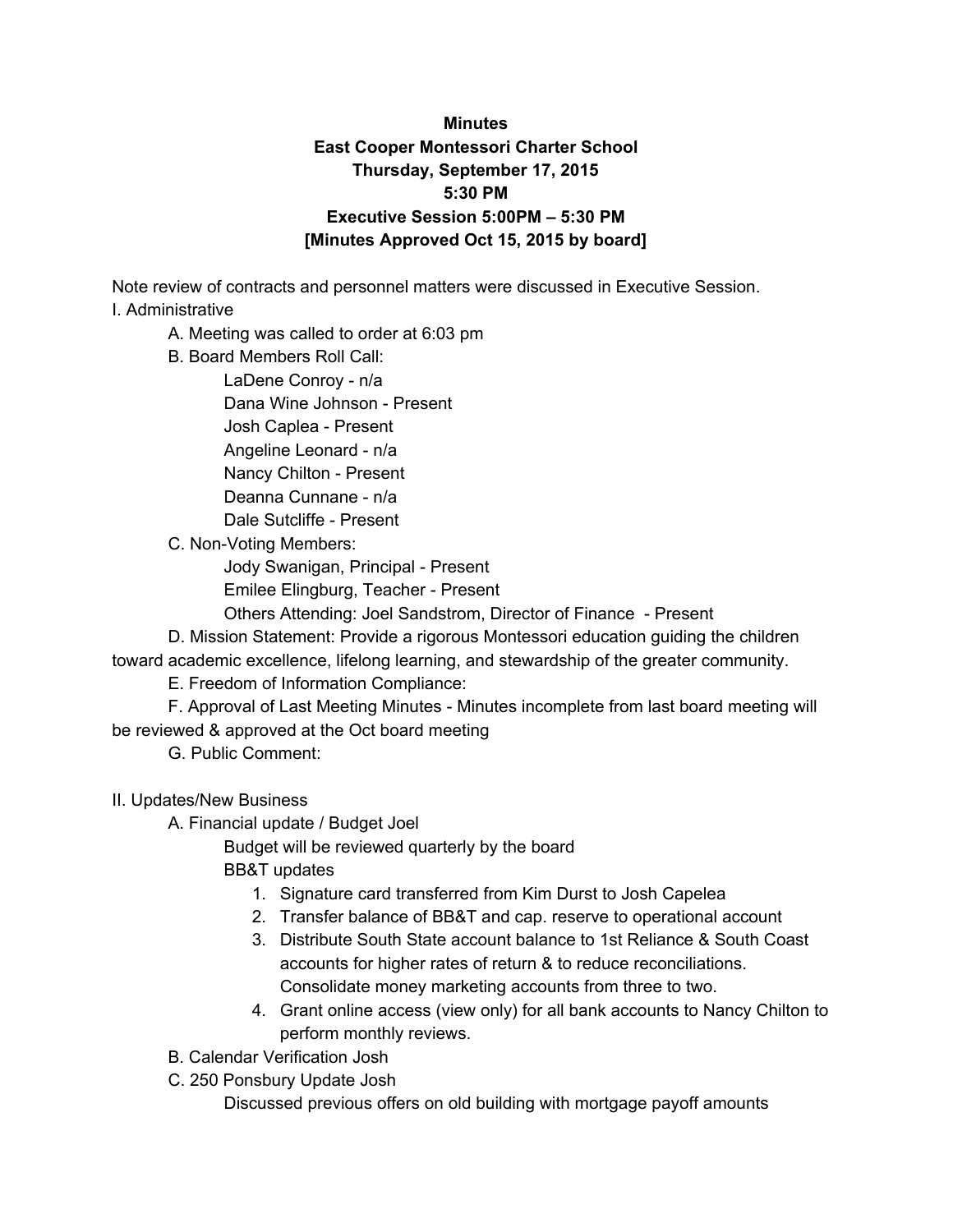- D. Ribbon Cutting Jody
- E. Update on New Campus Jody

Readjust phones Rehang some smart boards Hang TV sign in front foyer Physically things are good New staff adjusting well. Teachers Love new building Working out carpool issues

Dana, Jody & Dale to work on carpool initiative:

create pamphlet to pass out to neighborhood residents

community meeting with MP police & Jody to introduce the school,

how a student applies for enrollment, review of the carpool & student pickup process.

III. Presentation/Discussion Items –

A. Administration, Board and HR Deanna/Josh

Strategic Plan to be reviewed, updated and responsibilities assigned in

November.

- B. Community Relations Dale/Angeline
- C. Development Angeline/Dana
- D. Educational Program LaDene/Dale
- E. Diversity Dana/LaDene
- F. Facilities Josh/Nancy
- G. Financial Nancy/Deanna
- IV. Action Items (voting)

A. August 26 meeting minutes - Minutes incomplete from last board meeting will be reviewed & approved at the Oct board meeting

B. Approval of Budget & BB&T updates

Motion to Approve: Nancy

2nd Motion: Dana

Votes to Approve: Unanimous

C. Approval of 5 Real-Estate Action Items from email dated September 3, 2015

Motion to Approve: Dana

2nd Motion: Nancy

Votes to Approve: Unanimous

D. Banking updates for Board Turnover and Ponsbury Expenses

Motion to Approve: Nancy

2nd Motion: Josh

Votes to Approve: Unanimous

E. Employee Contracts

Lughton Gooding - full-time teacher assistant

Rosand Whibley - part-time afternoon office assistance